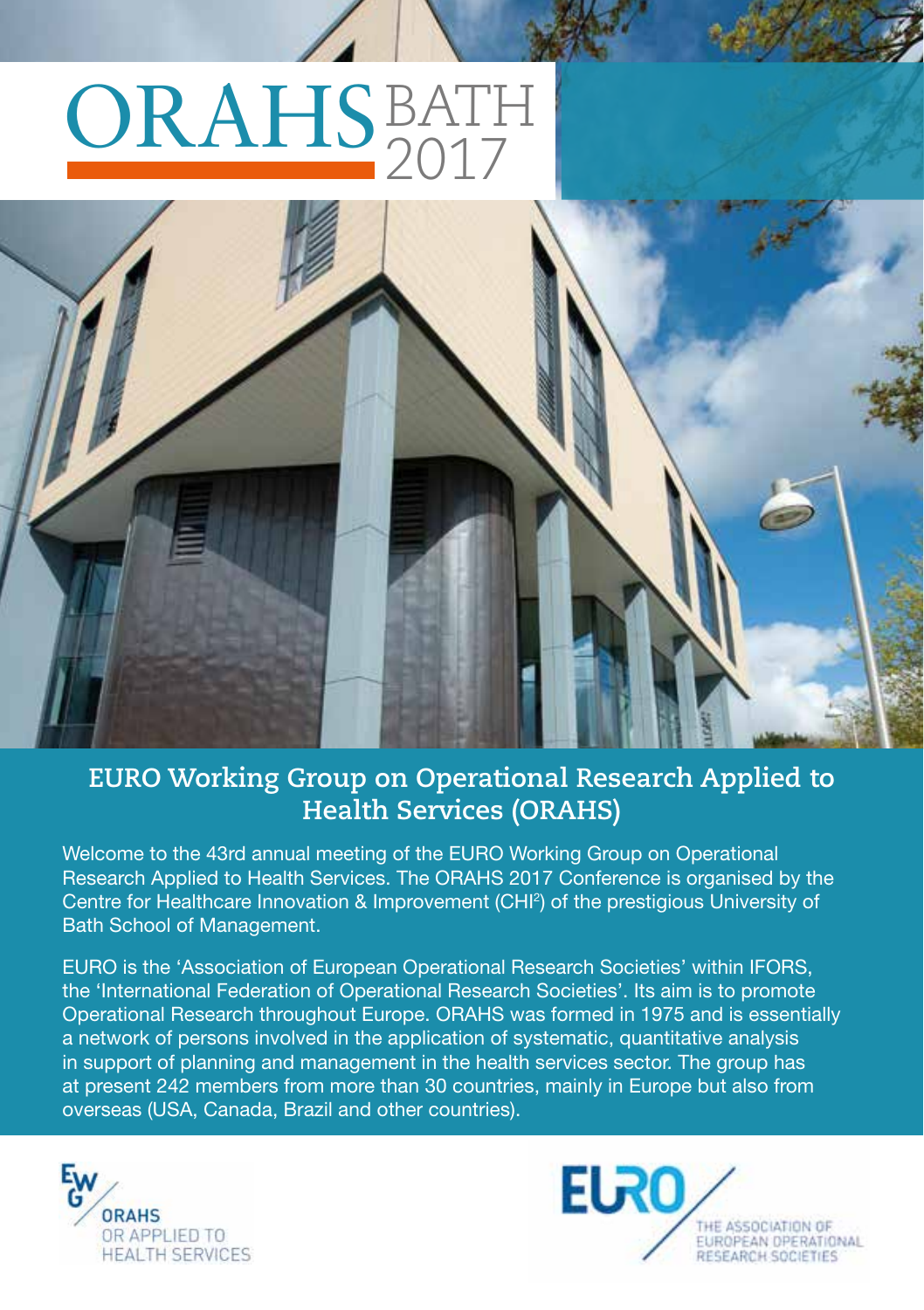



#### **Bath Centre for Healthcare Innovation and Improvement**

The Bath Centre for Healthcare Innovation and Improvement (CHI2 ) was founded in Jan 2015. It is a multi-disciplinary research centre that is focused on solving the practical challenges of health and care. Researchers working within the Centre lead and participate in applied health research projects using a mixed methods approach while adopting a flexible and collaborative outlook to the choice and framing of the research problems and to the research methods and modelling techniques used.

Members of the Centre work closely with health and care managers and professionals drawing on a wide range of research expertise including:

- operational research/management science,
- operations management,
- advanced analytics,
- information systems,
- other quantitative and qualitative research methods and models,
- experience from different industries.

Example projects include a joint research with the West of England Academic Health Science Network (WEAHSN) to model the impacts of atrial fibrillation management on the health and care system, a number of researcher-in-residence programmes with regional NHS Trusts, examining social value creation and relational coordination in public-private collaborations, investigating the impact of public sector audit in the NHS in a period of austerity and reform, and two different projects around the organisation of emergency services in the context of mass casualty events. In addition, the Centre has produced and is delivering the first Massive Open Online Course in the UK in Quality Improvement in Healthcare three times a year through Future Learn.

For more information please see www.bath.ac.uk/chi2/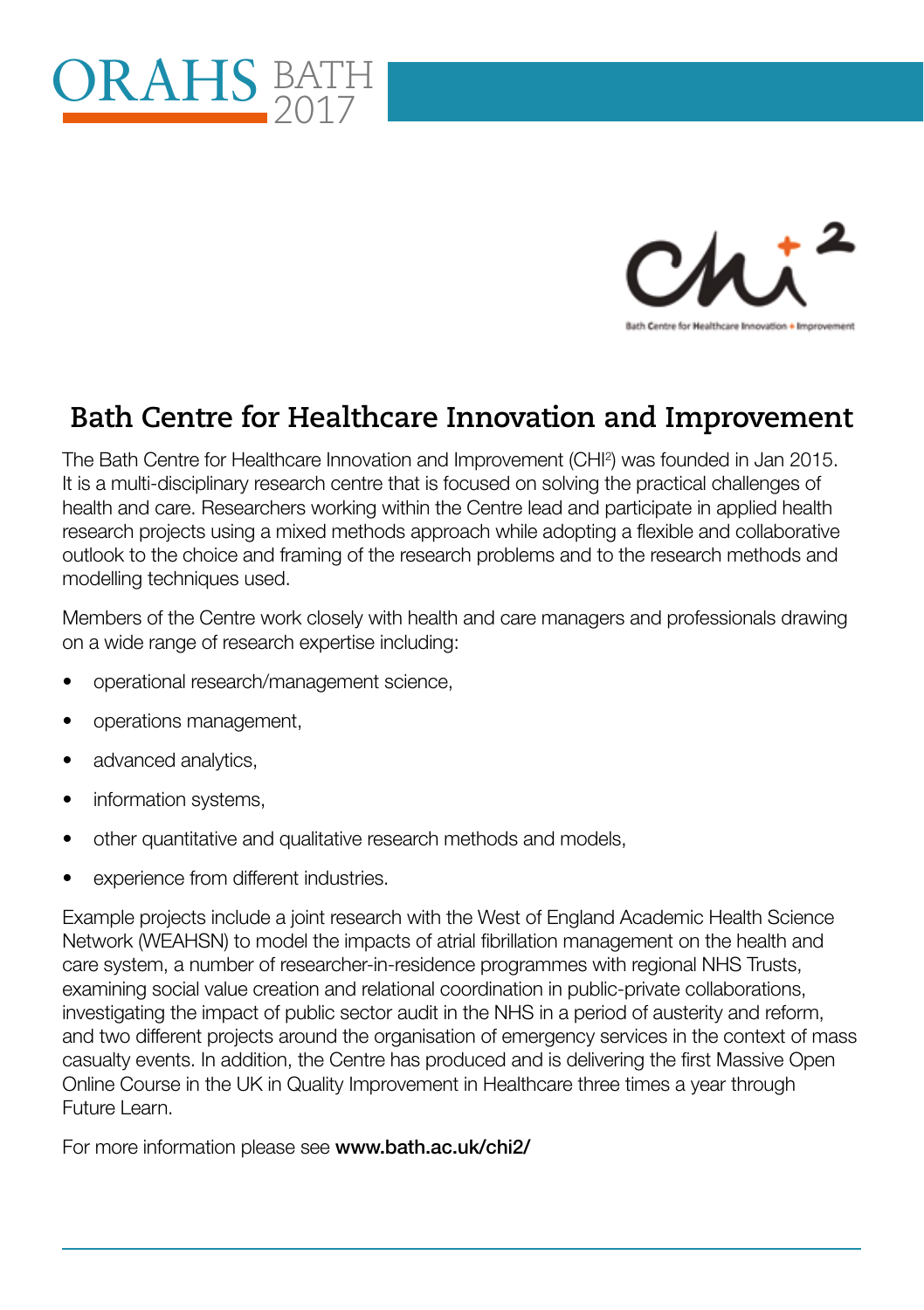

#### **University of Bath School of Management**

The University of Bath School of Management is one of the UK's leading business schools with highly ranked programmes and a strong record of internationally recognised research. We equally value research, teaching and citizenship and offer a strongly supportive environment for all our students to deliver a first-class student experience.

Placed 8th in the UK in the government's 2014 Research Excellence Framework (REF), we have an excellent reputation for the quality of our research which covers all areas of management. Our research is organised into cross-functional research centres which focus our initiatives and funding. Our research income averages around £2 million a year.

We are currently ranked 1st for Marketing, 2nd for Business and Management Studies (the Complete University Guide 2018) and 3rd for Business Studies (The Times and Sunday Times University Guide 2017).

EQUIS, the European Foundation for Management Development's quality inspectorate, have granted us five-year accreditation. Only around 1% of business schools worldwide have successfully achieved this recognition.

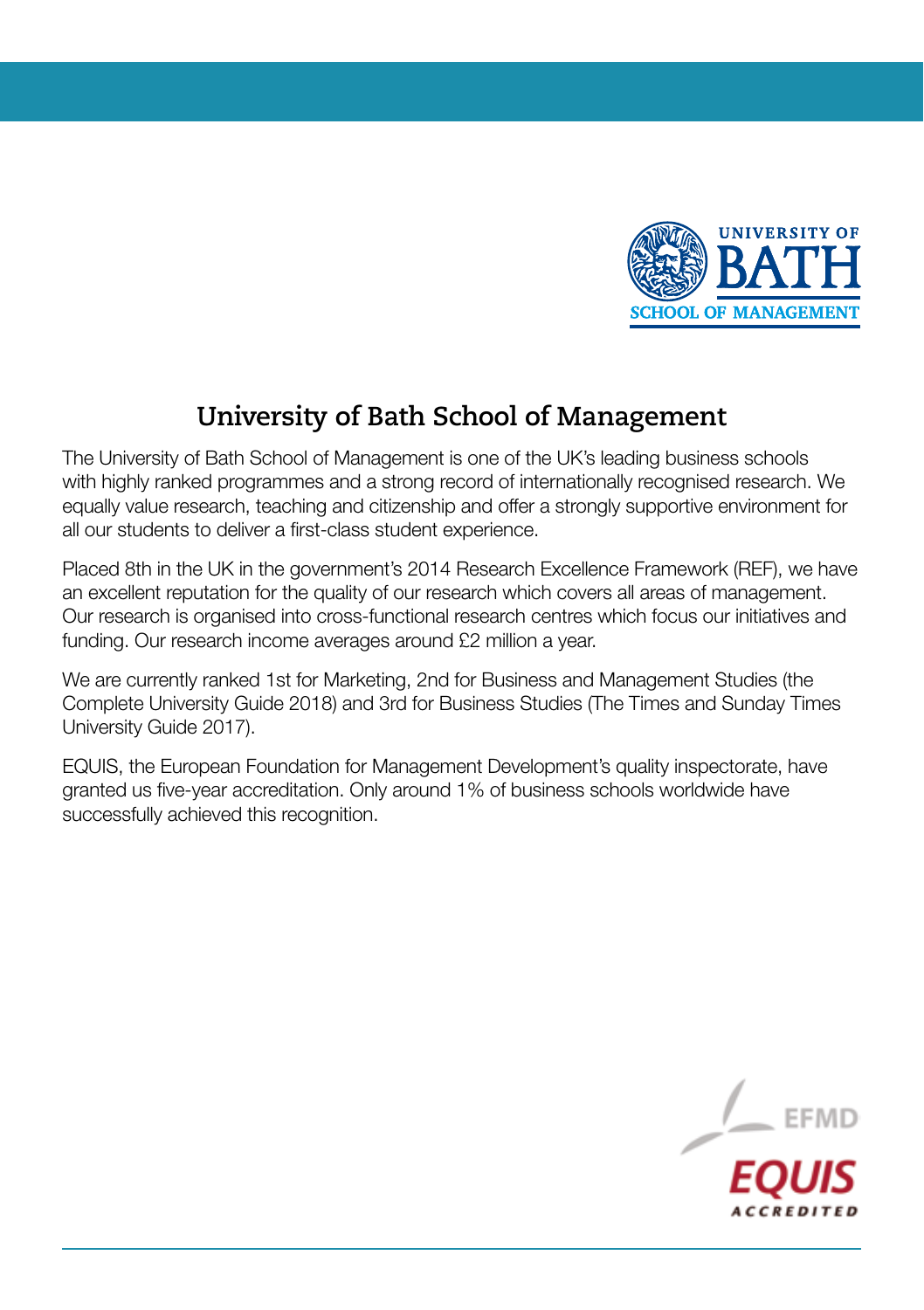



#### **University of Bath**

The University of Bath celebrates its 50th anniversary this year as one of the UK's leading universities both in terms of research and our reputation for excellence in teaching, learning and graduate prospects.

The University is rated Gold in the Teaching Excellence Framework (TEF), the Government's assessment of teaching quality in universities, meaning its teaching is of the highest quality in the UK.

In the government's 2014 Research Excellence Framework (REF) 87 per cent of our research was defined as 'world-leading' or 'internationally excellent'. From making aircraft more fuel efficient, to identifying infectious diseases more quickly, or cutting carbon emissions through innovative building solutions, research from Bath is making a difference around the world. Find out more: www.bath.ac.uk/research/

Well established as a nurturing environment for enterprising minds, Bath is ranked highly in all national league tables. We are ranked 5th in the UK by The Guardian University Guide 2018 and 6th for graduate employment. According to the Times Higher Education Student Experience Survey 2017, we are in the top 5 universities students would recommend to a friend.

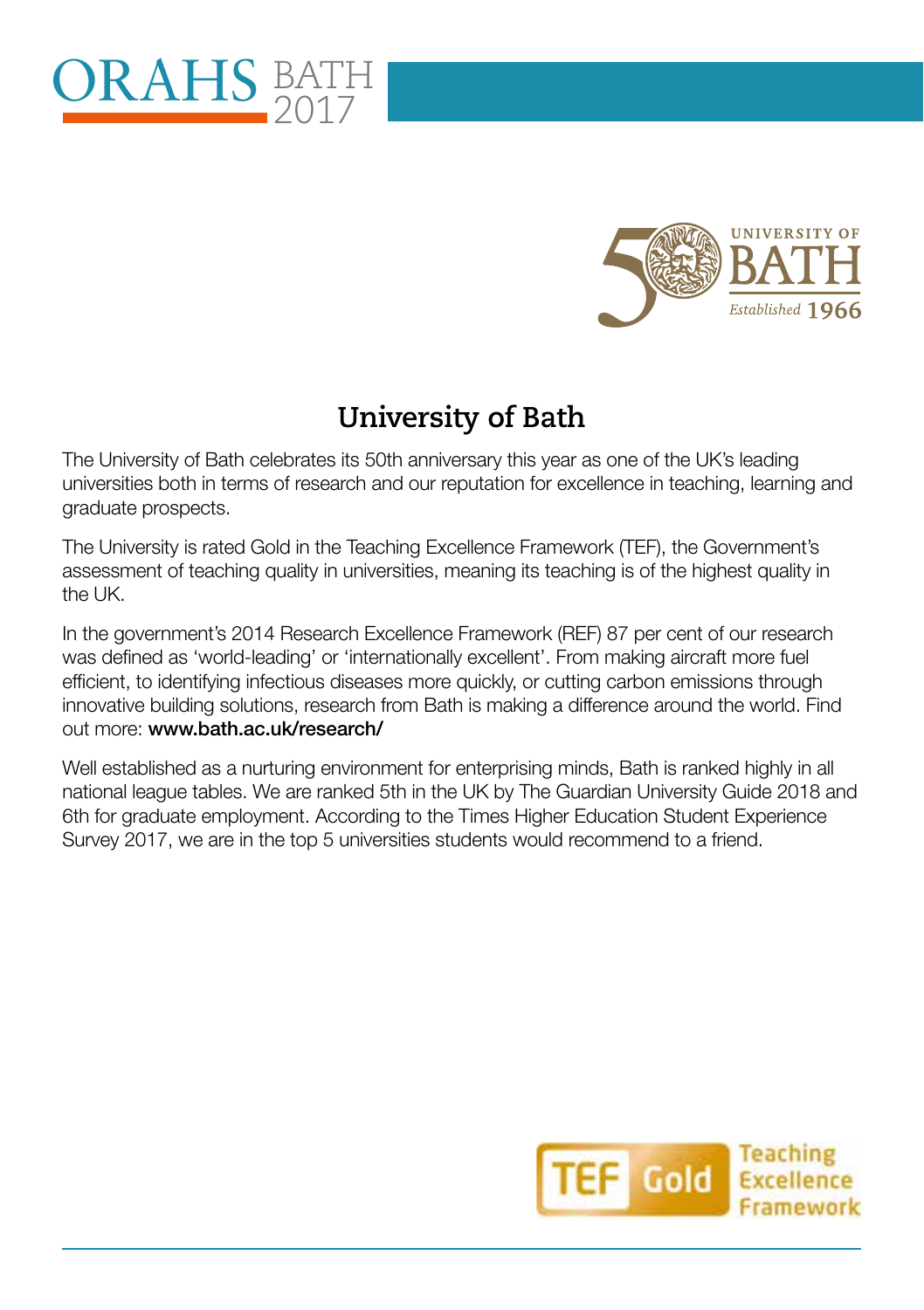## **Sunday 30th July 2017**

I

| 18:00-20:00 | Welcome Reception - Museum of Bath Architecture                                                                                                                                                                                                                                                                                                                        |
|-------------|------------------------------------------------------------------------------------------------------------------------------------------------------------------------------------------------------------------------------------------------------------------------------------------------------------------------------------------------------------------------|
|             | Monday 31st July 2017                                                                                                                                                                                                                                                                                                                                                  |
| 09:00-10:30 | Registration and Coffee - CB Level 1 Foyer                                                                                                                                                                                                                                                                                                                             |
| 10:30-12:30 | MO1.1 Opening session and Plenary                                                                                                                                                                                                                                                                                                                                      |
| Chair       | Plenary speaker: Professor Margaret Brandeau - Stanford University<br>Other speakers: Professor Sally Brailsford - University of Southampton<br>Emeritus Professor Ruth Davies - Warwick Business School<br>Professor Veronica Hope Hailey - Dean and Head of School,<br>School of Management, University of Bath<br>Professor Christos Vasilakis - University of Bath |
| 12:30-14:00 | Lunch - The Lime Tree                                                                                                                                                                                                                                                                                                                                                  |
|             |                                                                                                                                                                                                                                                                                                                                                                        |
| 14:00-15:30 |                                                                                                                                                                                                                                                                                                                                                                        |
| CB 3.9      | MO2.1 Parallel session: Simulation studies in health and care<br>An agent based simulation of Hepatitis C transmission and treatment<br>Dr Rudabeh Meskarian (CLAHRC Wessex / University of Southampton                                                                                                                                                                |
|             | Using bootstrapping to reflect variance in resource demand in simulation<br>modeling of patient flow; the case of stroke treatment in Norway<br>Kim Rand-Hendriksen (Akershus University Hospital)                                                                                                                                                                     |
|             | Simulation of multi-appointment scheduling problems in hospitals<br>Joren Marynissen (KU Leuven)                                                                                                                                                                                                                                                                       |
| Chair       | Using a combined discrete event simulation agent based model to improve<br>drug production at the Radium Hospital, Norway<br>Dr Joe Viana (Health Services Research Centre, Akershus University<br>Hospital)                                                                                                                                                           |
| CB 3.15     | MO2.2 Parallel session: Diagnostic and screening management<br>A review of demand and capacity for diagnostic services in Wessex<br>Richard Guerrero-Ludueña (University of Southampton)                                                                                                                                                                               |
|             | A hybrid approach using forecasting and discrete-event simulation for<br>modelling endoscopy services in healthcare<br>Alison Harper (University of Exeter)                                                                                                                                                                                                            |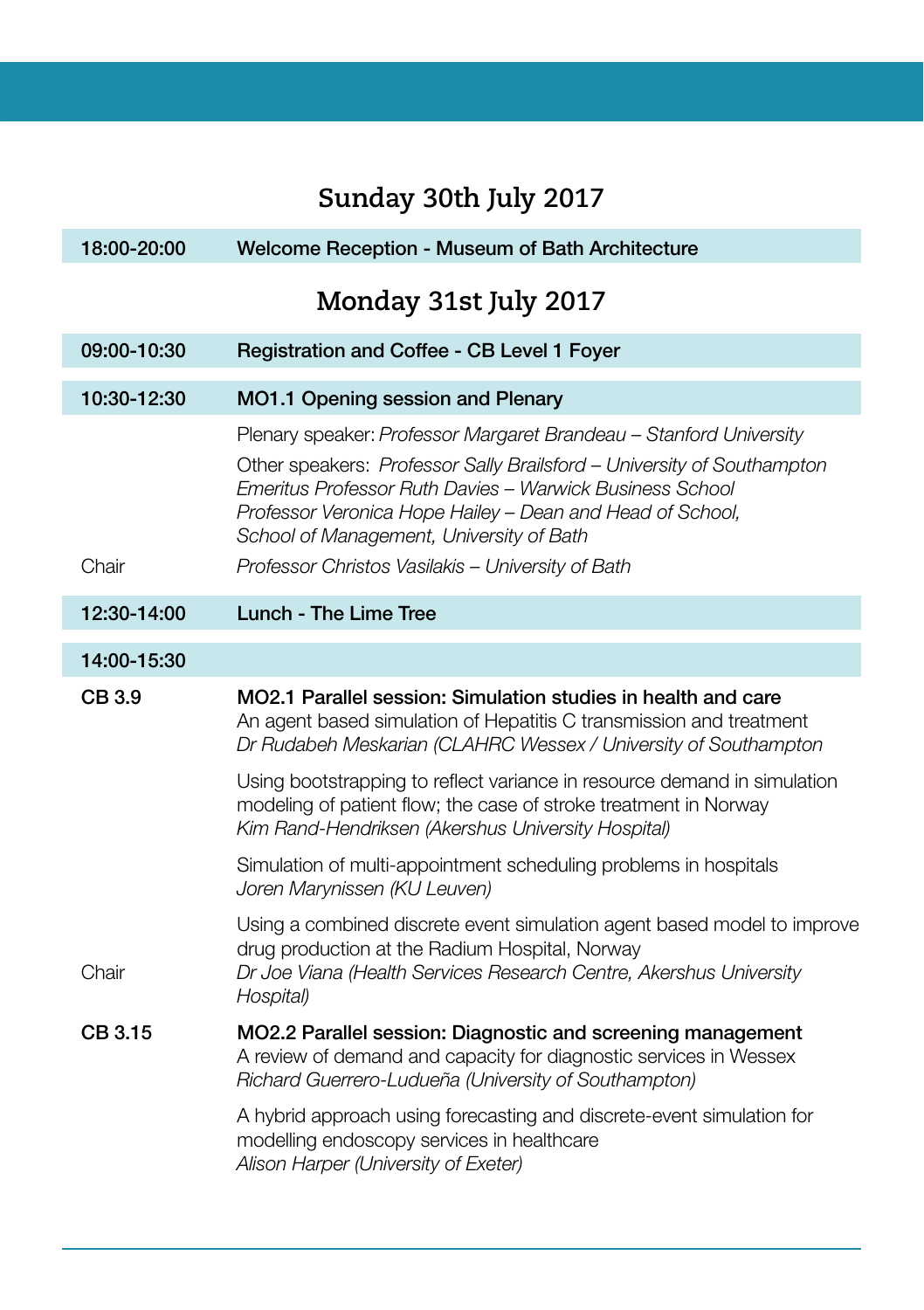# ORAHS BATH 2017

|             | Assessing the impact of different diabetic retinopathy screening policies<br>using agent-based modelling<br>Dr Steffen Bayer (University of Southampton)                                                       |
|-------------|----------------------------------------------------------------------------------------------------------------------------------------------------------------------------------------------------------------|
| Chair       | Modelling the Irish radiology service $-$ A clinical perspective<br>Mary Conlon (National University of Ireland, Galway)                                                                                       |
| CB 3.16     | MO2.3 Parallel session: Workforce scheduling and allocation<br>Optimal time allocation of an orthopedic surgeon<br>Eline Tsai (University of Twente)                                                           |
|             | Preference-based staff scheduling at hospitals<br>Kjartan Kastet Klyve (Norwegian University of Science and Technology)                                                                                        |
|             | Physician staffing and scheduling in an emergency department using<br>optimization under uncertainty<br>Janaina Marchesi (PUC-Rio)                                                                             |
| Chair       | An optimization model for staff scheduling at a Portuguese EMS<br>Inês Marques (Universidade de Lisboa)                                                                                                        |
| 16:00-17:30 |                                                                                                                                                                                                                |
| CB 3.9      | MO3.1 Parallel session: Geography, networks and resource allocation<br>Measuring inequalities in the geographic distribution of multiple health<br>resources<br>Martin Dlouhy (University of Economics Prague) |
|             | Designing a regional-based healthcare logistics network<br>Prof Valérie Bélanger (HEC Montréal)                                                                                                                |
|             | Optimization approaches to the ambulance dispatching and relocation<br>problem<br>Ana Sofia Carvalho (Universidade de Lisboa)                                                                                  |
| Chair       | A geospatial analysis of the Nova Scotia emergency care network<br>Dr Peter Vanberkel (Dalhousie University)                                                                                                   |
| CB 3.15     | MO3.2 Parallel session: Costing and measurement<br>Prediction of patient activation during technology enabled continuity of care<br>intervention                                                               |
|             | Carrie Queenan (University of South Carolina)                                                                                                                                                                  |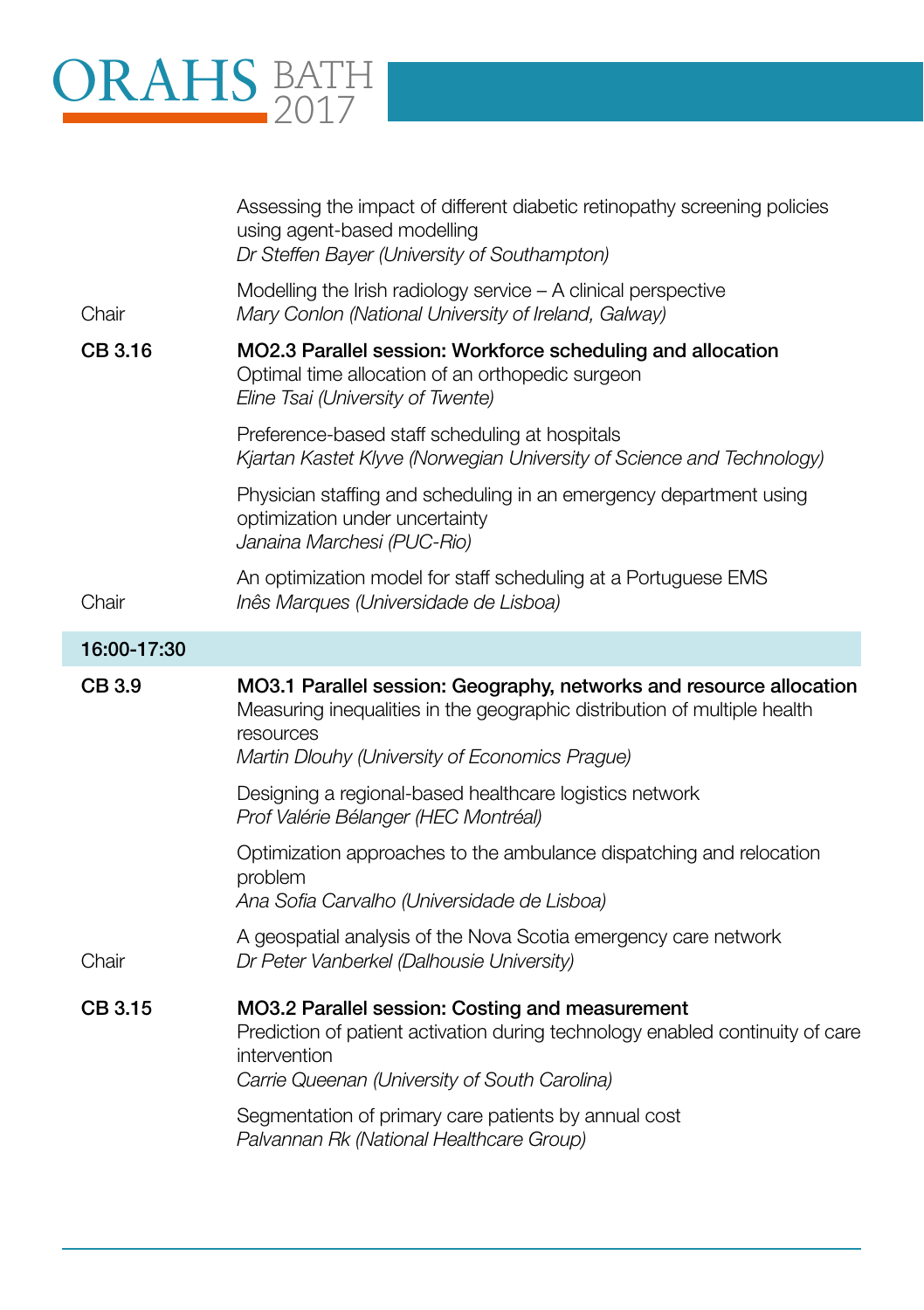|         | Simulation modelling and optimisation techniques in health technology<br>assessment<br>Syed Salleh Abdul Rahman (University of Sheffield)                                                                                            |
|---------|--------------------------------------------------------------------------------------------------------------------------------------------------------------------------------------------------------------------------------------|
| Chair   | Portable, transparent Markov modeling for medical cost-effectiveness<br>Prof Gordon Hazen (Northwestern University)                                                                                                                  |
| CB 3.16 | MO3.3 Parallel session: Policies and decision support<br>Alternative policies to streamline the treatment of chronic patients in public<br>hospitals<br>Prof Mario Jorge Ferreira de Oliveira (Federal University of Rio de Janeiro) |
|         | Stratified breast cancer follow-up using a continuous-state POMDP.<br>Maarten Otten (University of Twente)                                                                                                                           |
|         | Evaluating the sustainability of complex health system transformation in the<br>context of population ageing: a system dynamics approach<br>Dr Gozdem Dural-Selcuk (Hacettepe University)                                            |
| Chair   | Clinical ambiguity and conflicts of interest in interventional cardiology<br>decision-making<br>Prof Tinglong Dai (Johns Hopkins University)                                                                                         |
|         |                                                                                                                                                                                                                                      |

18:30-20:30 Walking tour of Bath



Above: Royal Crescent, Bath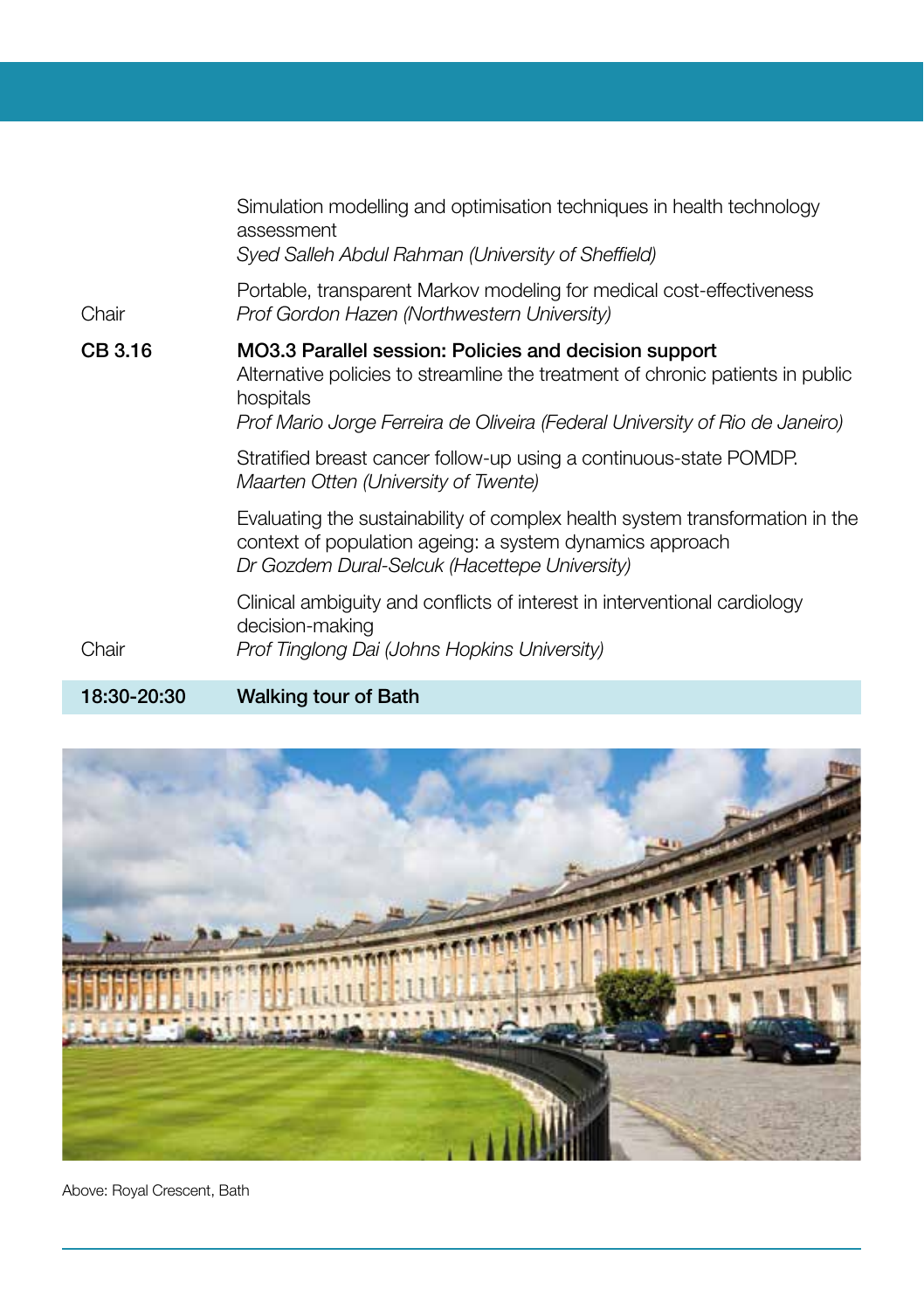

#### **Mini Conference**

## **Tuesday 1st August 2017**

| 08:30-09:00    | Mini Conference Registration and Coffee - CB Level 1 Foyer                                                                                                                                                              |
|----------------|-------------------------------------------------------------------------------------------------------------------------------------------------------------------------------------------------------------------------|
| 09:00-10:30    | <b>TU1.1 Plenary session</b>                                                                                                                                                                                            |
| <b>CB 1.10</b> | Plenary speakers: Professor Erwin Hans – Professor of Operations<br>Management in HealthcareUniversity of Twente<br>Professor Ken Stein - Deputy Director, PenCLAHRC                                                    |
|                | Prof Erwin Hans will discuss the research activities of the Center of<br>Healthcare Operations Improvement & Research (CHOIR) he co-founded in<br>the Netherlands, a center of expertise in healthcare logistics.       |
|                | Prof Ken Stein will talk about the Peninsula Collaboration for Operational<br>Research and Development (PenCHORD) that has been active since 2008.                                                                      |
| Chair          | Professor Christos Vasilakis - University of Bath                                                                                                                                                                       |
| 10:30-11:00    | Coffee - CB Level 1 Foyer                                                                                                                                                                                               |
| 11:00-12:30    |                                                                                                                                                                                                                         |
| CB 3.9         | TU2.1 Parallel session: Primary and community care<br>Referral propensity of out-of-hours doctors: analysis of Oxfordshire data<br>Dr Honora Smith (University of Southampton)                                          |
|                | Modelling patient flow in community healthcare - a fluid approximation with<br>patient health<br>Ryan Palmer (University College London)                                                                                |
|                | Towards a concept for collaborative GP practices<br>Melanie Reuter-Oppermann (Karlsruhe Institute of Technology)                                                                                                        |
| Chair          | Simulation model of complex continuing care in a rural community hospital<br>Prof Alexander Rutherford (Simon Fraser University)                                                                                        |
| CB 3.15        | TU2.2 Parallel session: Location analysis and visualisation<br>Optimization methods to handle uncertainty in healthcare location-<br>allocation problems: a literature review.<br>Vittorio Nicoletta (Laval University) |
|                | Simulating hospitals' patient transit systems<br>Thomas Adams (University of Auckland)                                                                                                                                  |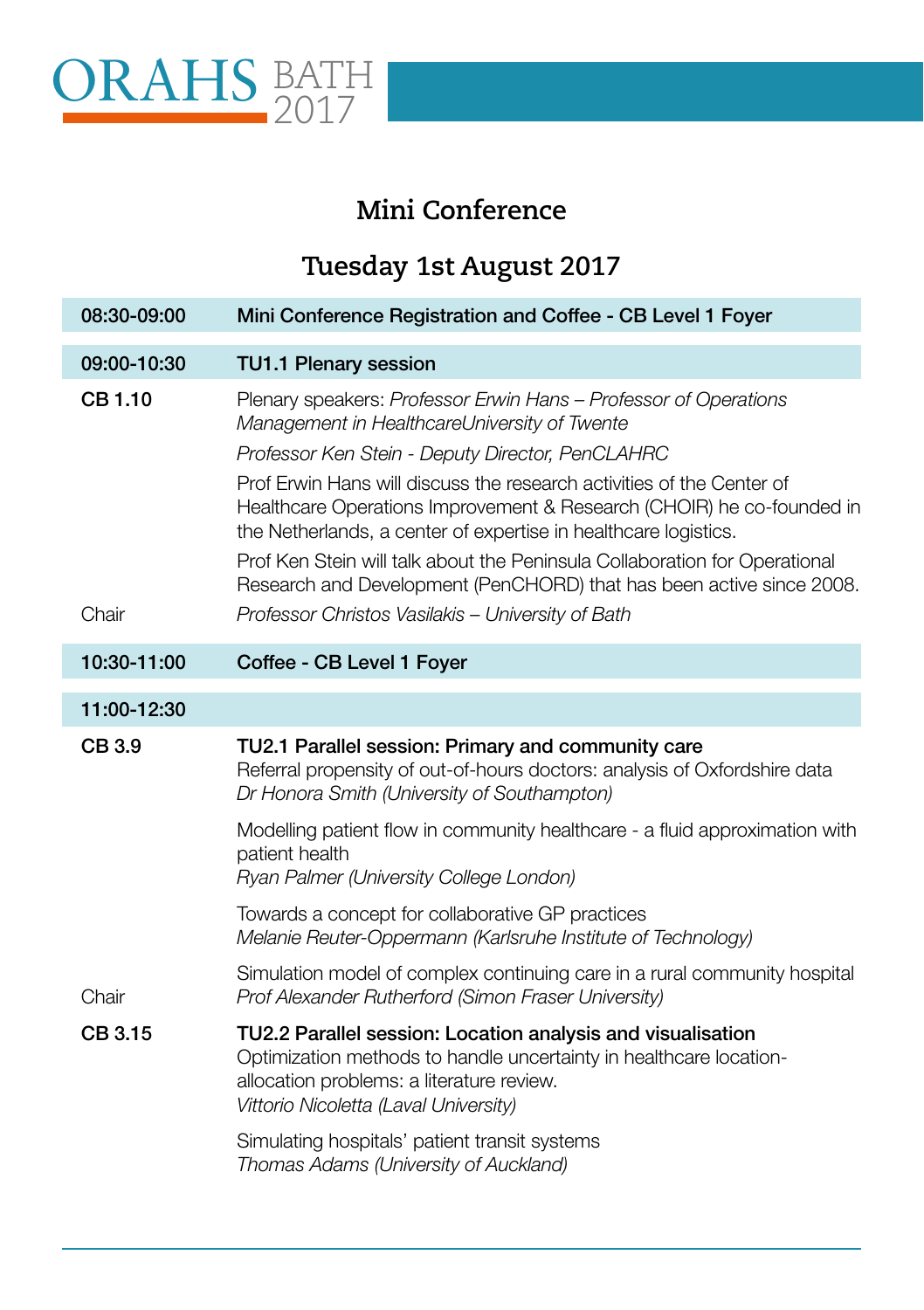|             | Centralising neonatal intensive care units in England<br>Dr Emma Villeneuve (NIHR PenCLAHRC)                                                                                                                                                                      |
|-------------|-------------------------------------------------------------------------------------------------------------------------------------------------------------------------------------------------------------------------------------------------------------------|
| Chair       | Home care hospitalization for newborn infants in Ile de France (IDF) region<br>Dr Catherine Crenn-Hebert (Assistance Publique Hôpitaux de Paris)                                                                                                                  |
| CB 3.16     | TU2.3 Parallel session: Demand, capacity and resource allocation<br>Mathematical and practical challenges in scheduling medical residents<br>Dr Amy Cohn (University of Michigan)                                                                                 |
|             | A resource allocation model as a vehicle for translating research into<br>practice in postnatal care<br>Prof John Bowers (University of Stirling)                                                                                                                 |
|             | The affine accumulating priority queue: a model which prioritises based<br>upon acuity and waiting time<br>Prof David Stanford (Western University)                                                                                                               |
| Chair       | Waiting times in outpatient clinics: what needs to be understood to match<br>demand and capacity<br>Dr Doris Behrens (Cardiff University)                                                                                                                         |
|             |                                                                                                                                                                                                                                                                   |
| 12:30-14:00 | Lunch - CB Level 1 Foyer                                                                                                                                                                                                                                          |
| 14:00-15:30 |                                                                                                                                                                                                                                                                   |
| CB 3.9      | TU3.1 Parallel session: ED attendance and flow models<br>Statistical analysis of routinely collected and openly reported NHS Trust<br>data, to explain the decline in Accident & Emergency 4-hour target<br>performance<br>Brad Keogh (University of Southampton) |
|             | Using real-time data in nudging patients' emergency department (ED)<br>attendance behaviour<br>Navonil Mustafee (University of Exeter)                                                                                                                            |
|             | Using OR to help hospitals reduce emergency department waiting times:<br>examples and impact<br>Dr Thomas Monks (University of Southampton)                                                                                                                       |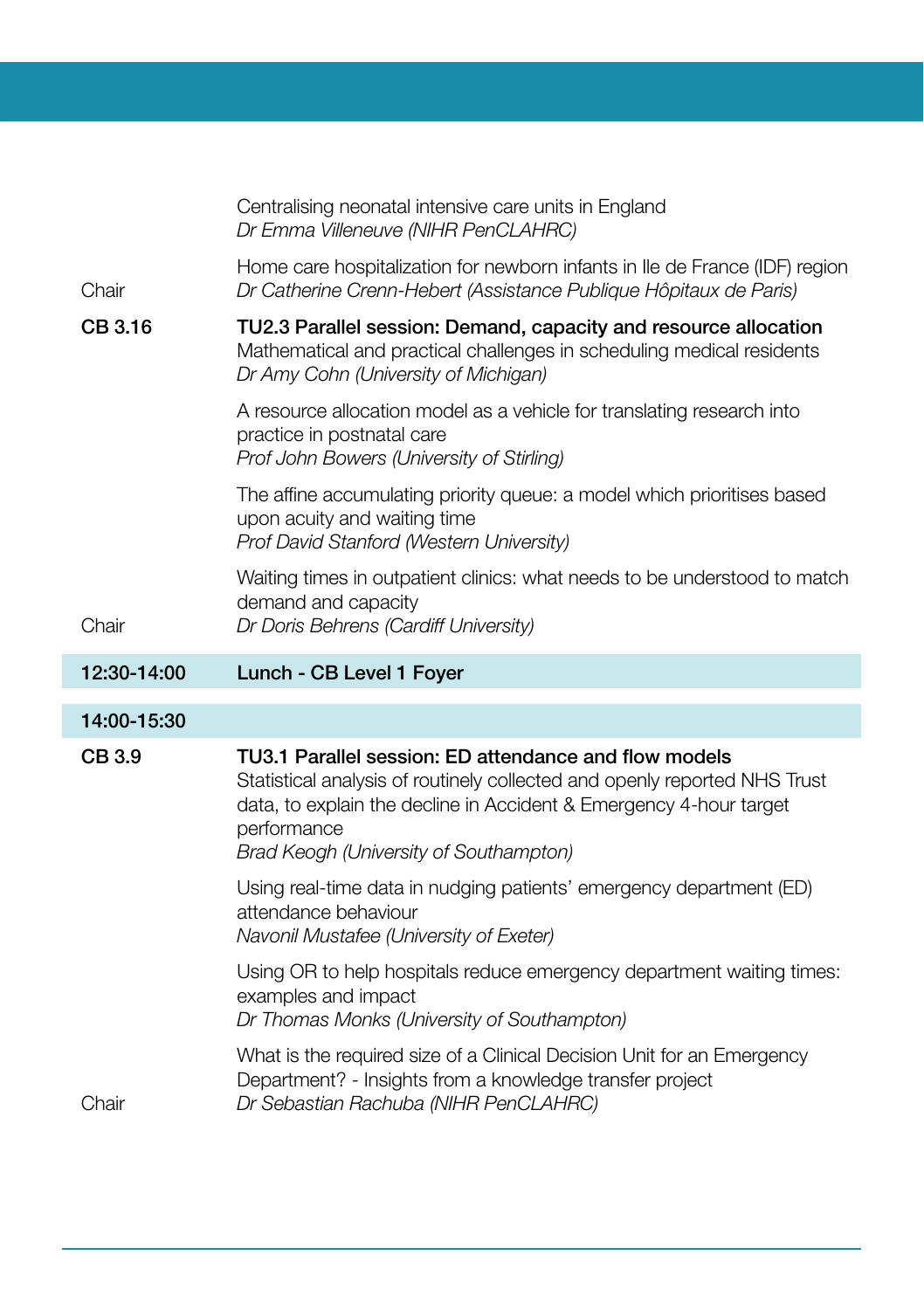

| CB 3.15        | TU3.2 Parallel session: Obesity and dementia<br>Modelling the future of dementia care in Wessex<br>Dave Evenden (University of Southampton)                                                                                                 |
|----------------|---------------------------------------------------------------------------------------------------------------------------------------------------------------------------------------------------------------------------------------------|
|                | Modelling the increase in BMI (obesity) in England since the early 1990s<br>Dr Roger Brooks (Lancaster University)                                                                                                                          |
|                | Using hybrid simulation to model the spread of obesity through social<br>networks<br>Mark Tuson (Cardiff University)                                                                                                                        |
| Chair          | The use of telecare to support people with dementia to remain living within<br>their own homes<br>Katherine Penny (University of Southampton)                                                                                               |
| CB 3.16        | TU3.3 Parallel session: Stroke care modelling<br>Supporting decisions around the organisation of anticoagulation services<br>for patients with atrial fibrillation with operational research<br>Dr Neophytos Stylianou (University of Bath) |
|                | Optimising the stroke pathway through discrete event simulation:<br>Assessing the credibility of a centralised hyper-acute stroke unit<br>Dr Richard Wood (Bristol, North Somerset, and South Gloucestershire<br>NHS CCGs)                  |
|                | Survival of the fittest? Frailty modelling of stroke incidence.<br>Dr Mathias Barra (Akershus University Hospital)                                                                                                                          |
| Chair          | Operations research modelling to understand patient progression in stroke<br>rehabilitation<br>Leonid Churilov (Florey Institute of Neuroscience and Mental Health)                                                                         |
| 15:30-16:00    | Coffee - CB Level 1 Foyer                                                                                                                                                                                                                   |
| 16:00-17:30    | <b>TU4.1 Panel discussion</b>                                                                                                                                                                                                               |
| <b>CB 1.10</b> | Breaking through: Achieving impact in health & care with operational<br>research                                                                                                                                                            |
|                | An interactive panel session to explore and debate the factors central to<br>the application of operational research to improve health delivery on the<br>international stage. Participation will be actively encouraged.                   |
| Chair          | Prof Martin Pitt - Director of PenCHORD, University of Exeter and<br>PenCLAHRC                                                                                                                                                              |
| 18:00-19:30    | TU5.1 Posters and buffet supper - The EDGE                                                                                                                                                                                                  |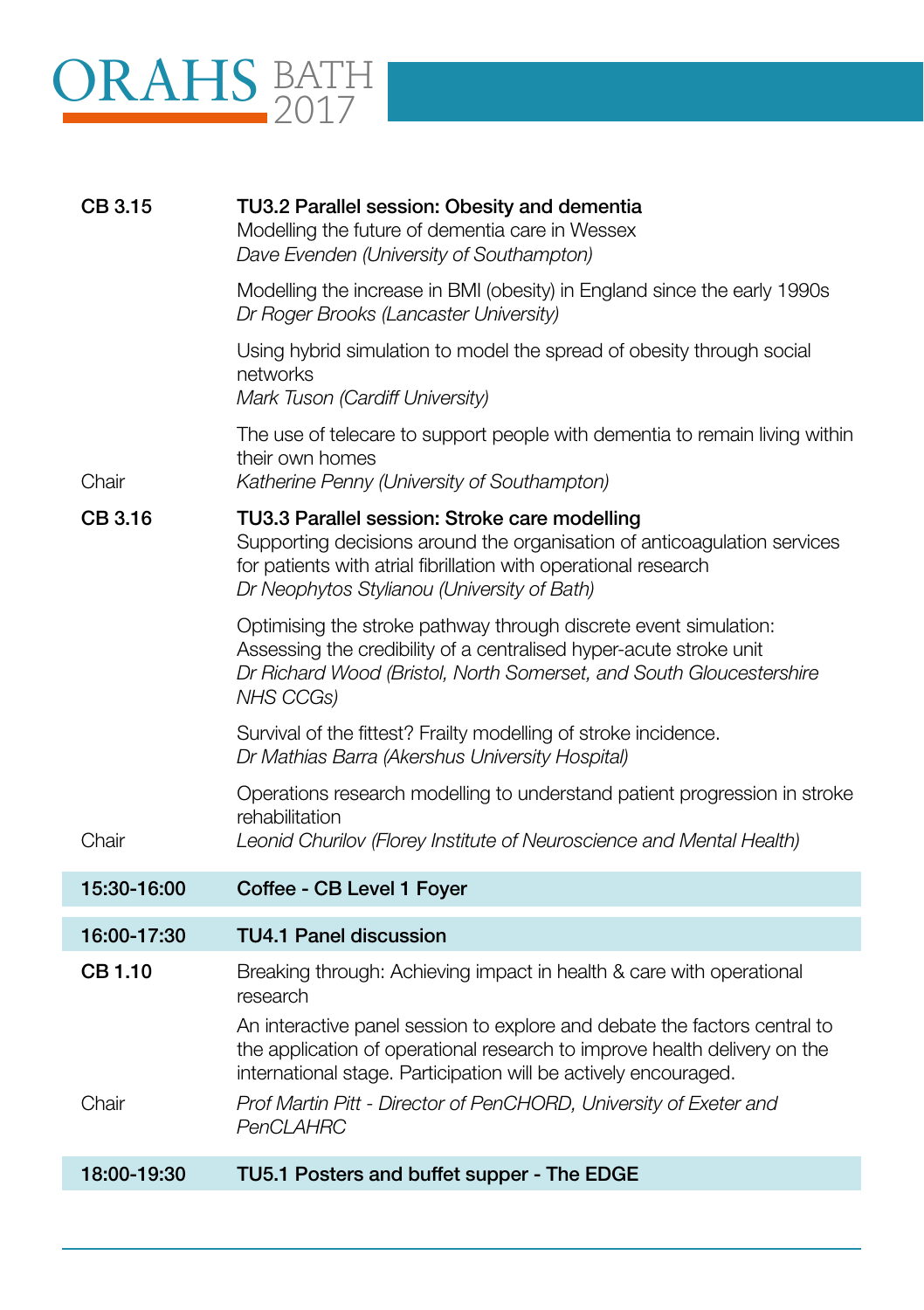## **Wednesday 2nd August 2017**

08:00-20:00 Visit Longleat and Stonehenge 20:00-21:30 BBQ supper - The EDGE



Top: Stonehenge; above left: Longleat House and gardens; above right: The EDGE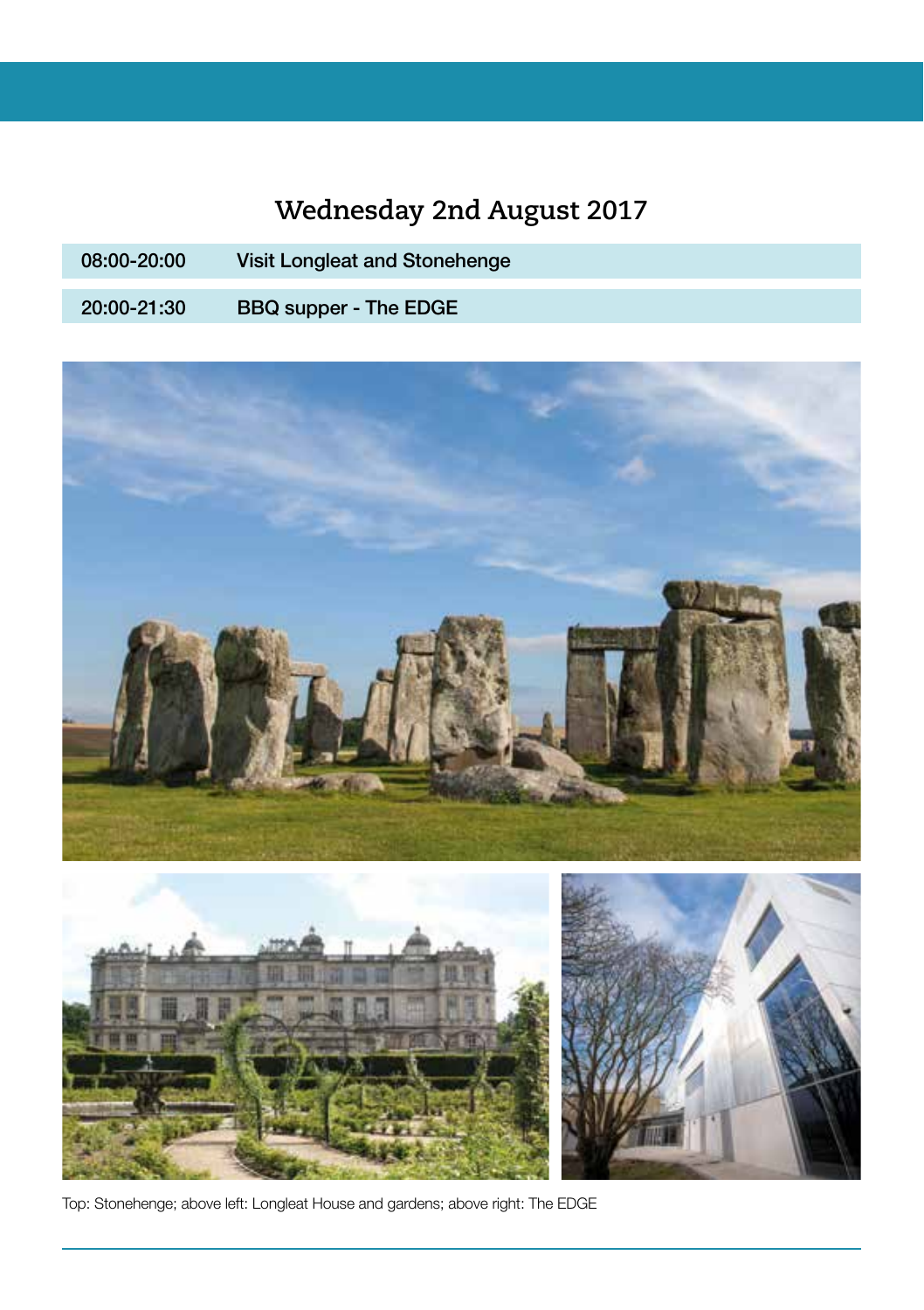

г

## **Thursday 3rd August 2017**

| 08:30-09:00 | Coffee - CB Level 1 Foyer                                                                                                                                                                                                                       |
|-------------|-------------------------------------------------------------------------------------------------------------------------------------------------------------------------------------------------------------------------------------------------|
| 09:00-10:30 |                                                                                                                                                                                                                                                 |
| CB 3.9      | TH1.1 Parallel session: General issues and methods in health OR<br>Objectives, objectives - developing reflections<br>Prof Penelope Mullen (Independent)                                                                                        |
|             | Modelling patient flows through municipal acute units in South-Eastern<br>Norway<br>Meetali Kakad (Akershus University Hospital)                                                                                                                |
|             | A research agenda for Operations Research Applied to Health Services<br>(ORAHS) in South Africa<br>Prof Liezl Van Dyk (North-West University)                                                                                                   |
| Chair       | Teaching modelling & simulation to medical students<br>Prof Sally Brailsford (University of Southampton)                                                                                                                                        |
| CB 3.15     | TH1.2 Parallel session: Scheduling applications<br>Scheduling interval planning considering no-shows and cancellations<br>Gréanne Leeftink (University of Twente)                                                                               |
|             | Dynamically accepting and scheduling patients for home healthcare<br>Mustafa Demirbilek (University of Warwick)                                                                                                                                 |
|             | A mathematical programming model for efficient resource allocation in<br>radiotherapy with uncertain demand<br>Bruno Vieira (NKI-AVL)                                                                                                           |
| Chair       | Scheduling surgical instrument decontamination: reducing lead times for<br>high priority contaminated goods<br>Daniel Gartner (Cardiff University)                                                                                              |
| CB 3.16     | TH1.3 Parallel session: Demand and capacity management<br>System dynamic models by estimates the needed number of beds for<br>each ward of the hospital<br>Dr Paula Andrea Velásquez Restrepo (IPS Universitaria / Universidad de<br>Antioquia) |
|             | Online discrete event simulation for the management of inpatient beds<br>Dr Dave Worthington (Lancaster University)                                                                                                                             |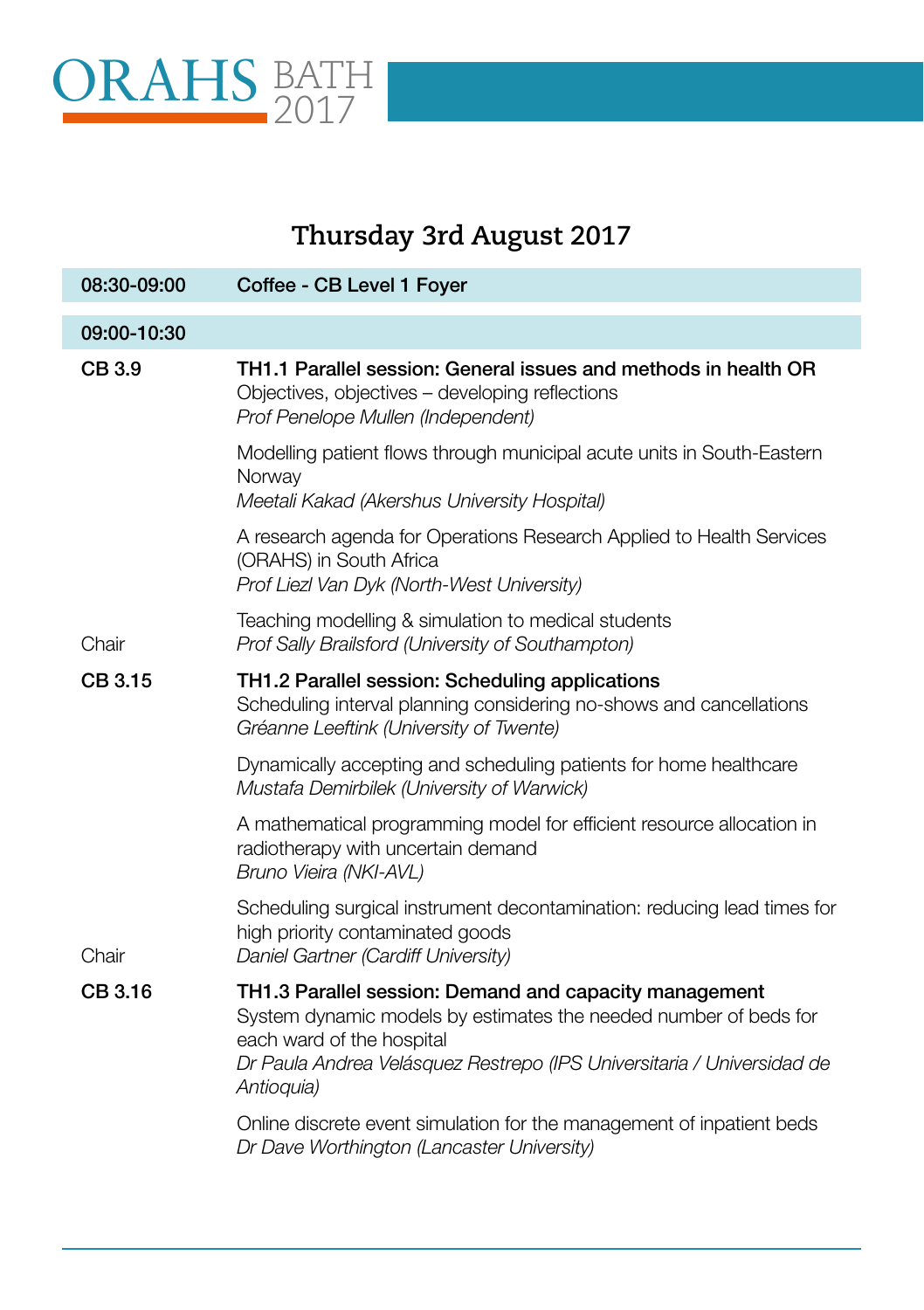|             | Restructuring existing ward structures at a public hospital<br>Dr Sebastian Rachuba (NIHR CLAHRC South West Peninsula<br>(PenCLAHRC))                                                |
|-------------|--------------------------------------------------------------------------------------------------------------------------------------------------------------------------------------|
| Chair       | Capacity planning for a healthcare network with outsourcing<br>Dr Nalan Gulpinar (Warwick Business School)                                                                           |
| 10:30-11:00 | Coffee - CB Level 1 Foyer                                                                                                                                                            |
| 11:00-12:30 |                                                                                                                                                                                      |
| CB 3.9      | TH2.1 Parallel session: Routing, transit and tele-health<br>Operations -based healthcare service innovation: an example of tele-health<br>Dr Jiun-Yu Yu (National Taiwan University) |
|             | Benchmarking online dispatch algorithms for Emergency Medical Services<br>Pieter van den Berg (Rotterdam School of Management)                                                       |
|             | Comparison between alternative decomposition methods to solve the<br>assignment and routing problems in home health care<br>Semih Yalçındağ (Yeditepe University)                    |
| Chair       | Stochastic routing for relief efforts<br>Dr Maria Elena Bruni (University of Calabria)                                                                                               |
| CB 3.15     | TH2.2 Parallel session: Workforce allocation<br>Pooling nursing staff in an intensive care setting with two units<br>June Lau (University of Auckland)                               |
|             | A stochastic knapsack approach for the individual surgeon loading<br>problem<br>Troels Martin Range (University of Southern Denmark / NTNU)                                          |
|             | Reconstructing disrupted nurse rosters<br>Toni Ismael Wickert (KU Leuven)                                                                                                            |
| Chair       | Effects of stroke on labour force participation for patients and family<br>caregivers<br>Dr Fredrik A. Dahl (Akershus University Hospital)                                           |
| CB 3.16     | TH2.3 Parallel session: Patient appointment scheduling<br>Outpatient appointment scheduling<br>Eduardo López Aguilar (Polytech Tours)                                                |
|             | A new appointment-scheduling policy: a case study in a bariatric<br>surgery clinic.<br>Igor Peres (PUC-Rio)                                                                          |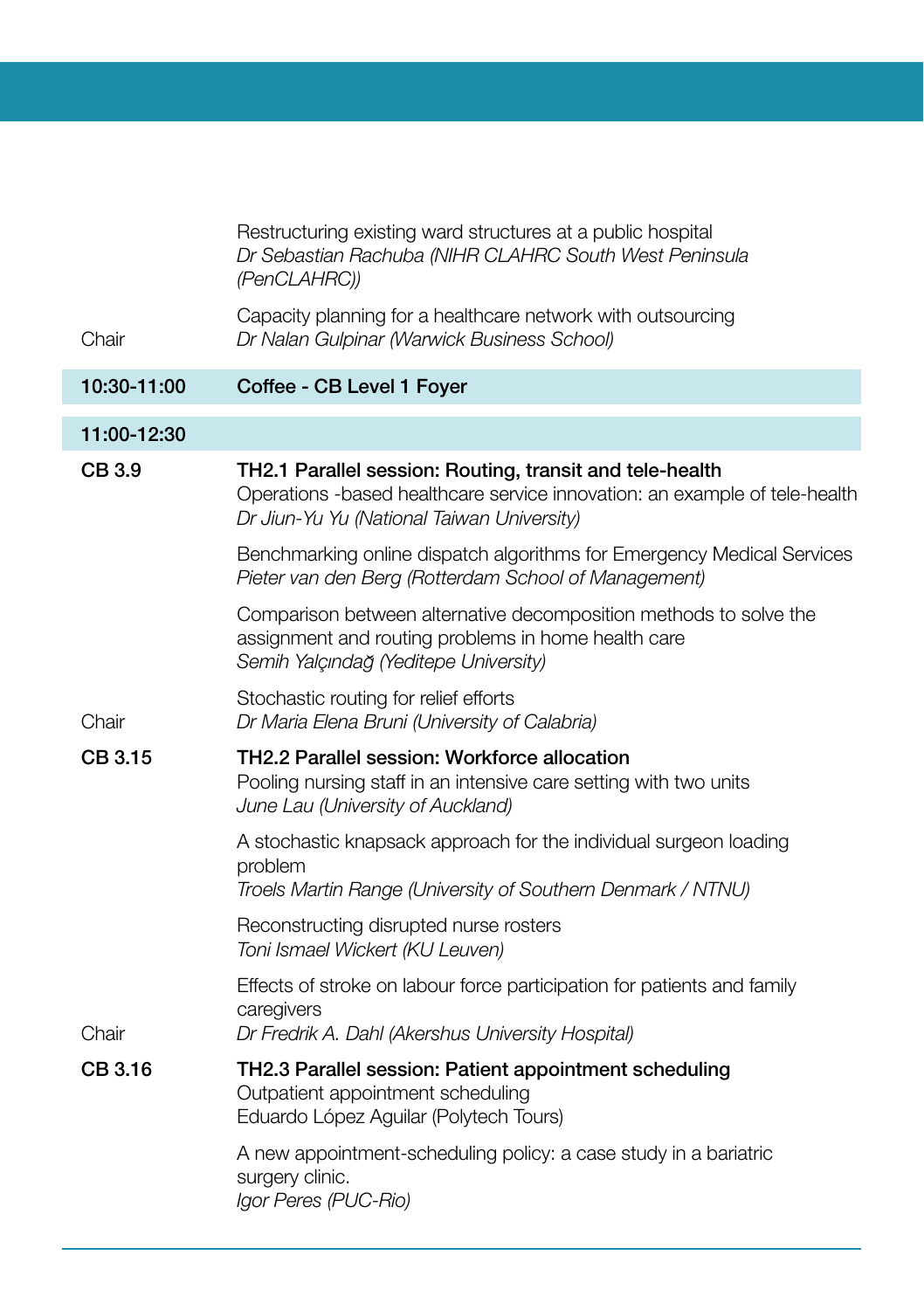# ORAHS BATH 2017

|                | Analysis of indirect waiting times for medical practices considering different<br>patient types and appointment policies<br>Anne Zander (Karlsruhe Institute of Technology)                                                                                |
|----------------|------------------------------------------------------------------------------------------------------------------------------------------------------------------------------------------------------------------------------------------------------------|
| Chair          | Decision support for appointment scheduling of MRI examinations<br>Dr Anders N. Gullhav (Norwegian University of Science and Technology)                                                                                                                   |
| 12:30-14:00    | Lunch - The Lime Tree                                                                                                                                                                                                                                      |
| 14:00-15:30    | TH3.1 Plenary session                                                                                                                                                                                                                                      |
| <b>CB 1.10</b> | Presented by: Prof Martin Utley - University College London<br>Prof Martin Utley leads a session dedicated to the work and life of the late<br>Prof Steve Gallivan, who was a long-standing member of ORAHS.                                               |
| 15:30-16:00    | Coffee - CB Level 1 Foyer                                                                                                                                                                                                                                  |
| 16:00-17:30    |                                                                                                                                                                                                                                                            |
| CB 3.9         | TH4.1 Parallel session: Modelling blood and transplant services<br>A simulation-optimization approach to single-cycle inventory policies<br>between one blood center and multiple hospitals<br>Prof David Barrera-Ferro (Pontificia Universidad Javeriana) |
|                | UK living kidney sharing scheme<br>Dr Matthew Robb (NHS Blood and Transplant)                                                                                                                                                                              |
|                | Blood type specific issuing policies to improve inventory management<br>Joost van Sambeeck (University of Twente)                                                                                                                                          |
| Chair          | Modelling the impact of extended shelf life platelets<br>Dr John Blake (Dalhousie University)                                                                                                                                                              |
| CB 3.15        | TH4.2 Parallel session: Surgery and operating room scheduling 1<br>Optimizing the master surgery schedule in a private hospital<br>Prof Maria Eugénia Captivo (Universidade de Lisboa)                                                                     |
|                | Approximate dynamic programming for the surgery room allocation<br>problem under uncertainty<br>Elvan Gokalp (University of Warwick)                                                                                                                       |
|                | Optimal allocation and evaluation of operating room hours<br>Lisa Koppka (Ruhr University Bochum)                                                                                                                                                          |
| Chair          | Using buffer capacity in operating room planning: a good idea?<br>Carla Van Riet (KU Leuven)                                                                                                                                                               |
|                |                                                                                                                                                                                                                                                            |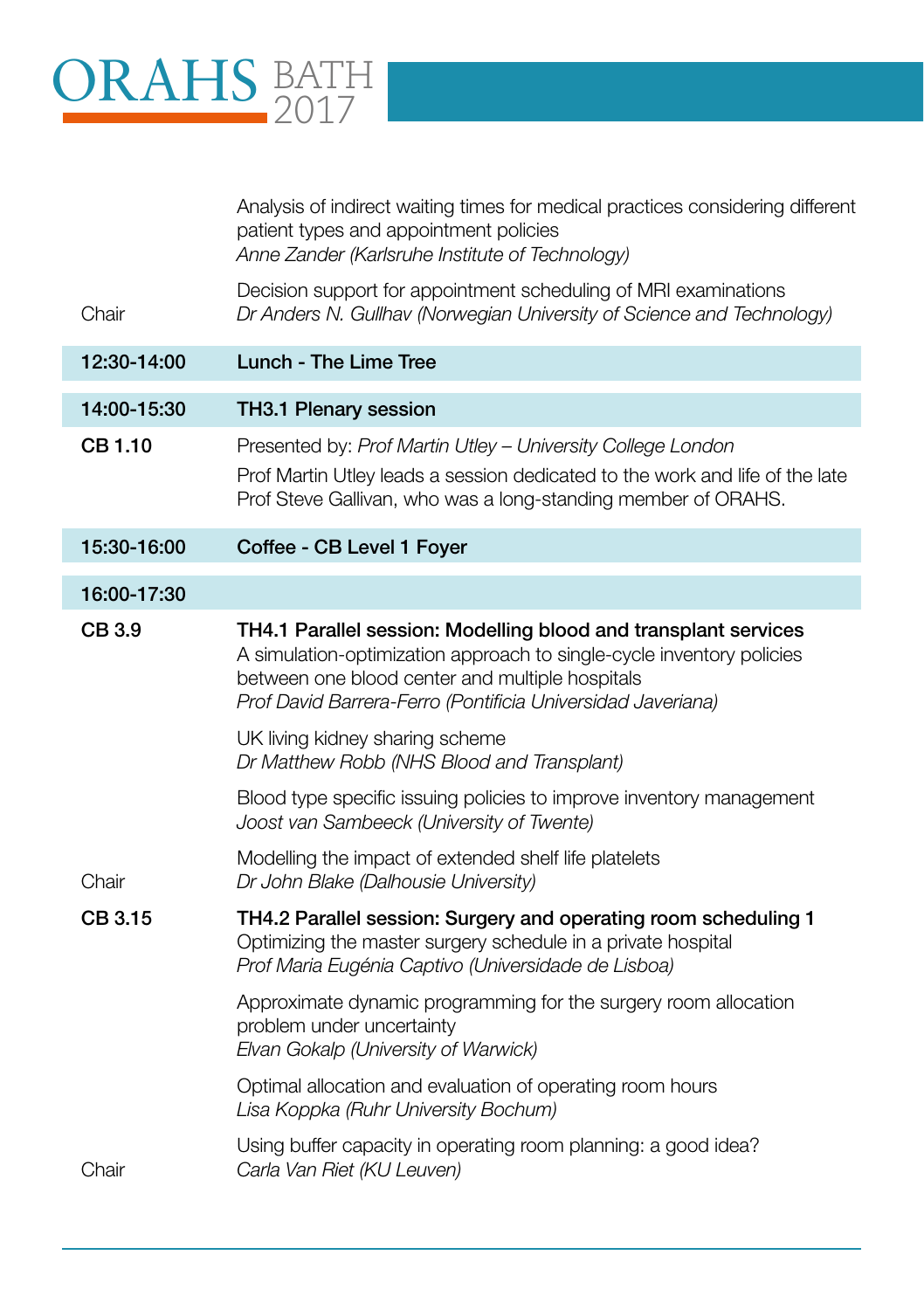| CB 3.16     | TH4.3 Parallel session: Disaster and emergency planning<br>Assessment of physicians stress in emergency departments<br>Marta Cildoz (Public University of Navarre)                                        |
|-------------|-----------------------------------------------------------------------------------------------------------------------------------------------------------------------------------------------------------|
|             | Emergency event forecasting: a spatial-temporal approach<br>Niki Matinrad (Linköping University)                                                                                                          |
|             | Emergency Readmission for Integrated Care (ERIC) model - using an<br>automated feature generation and a multi-task learner<br>Thierry Chaussalet (University of Westminster)                              |
| Chair       | Improving interoperability of major disasters: main tasks, materials,<br>equipment, EU civil protection modules and responders: a decision<br>support system<br>Prof Marion Rauner (University of Vienna) |
| 19:00-19:50 | Drinks reception - The Victoria Art Gallery                                                                                                                                                               |
| 20:00-23:30 | Gala dinner - The Pump Room                                                                                                                                                                               |



Left: The Victoria Art Gallery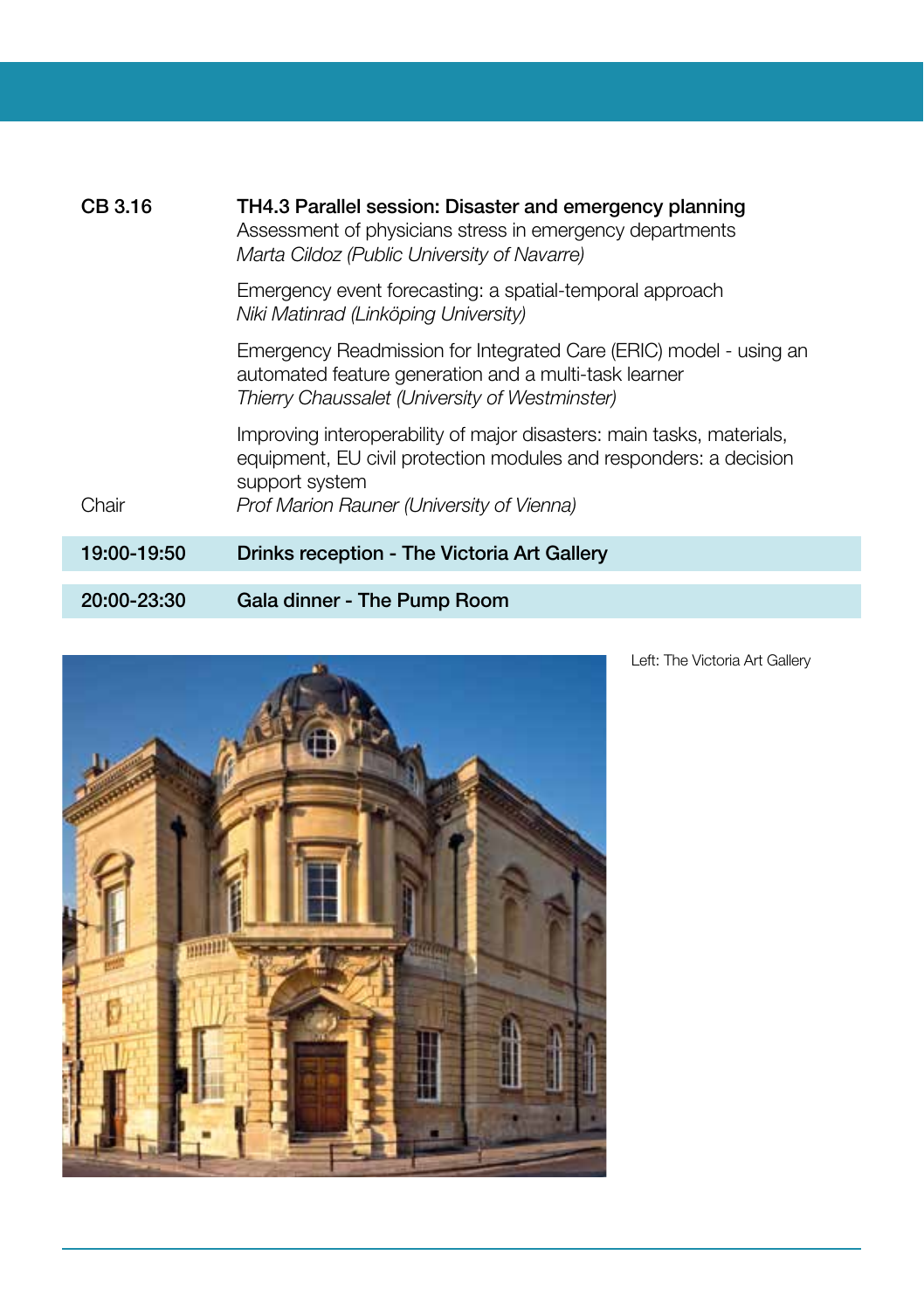

## **Friday 4th August 2017**

| 09:00-09:30 | Coffee - CB Level 1 Foyer                                                                                                                                                            |
|-------------|--------------------------------------------------------------------------------------------------------------------------------------------------------------------------------------|
| 09:30-10:30 | FR1.1 Plenary session                                                                                                                                                                |
| CB 1.10     | Plenary speaker: Paul Mears - Chief Executive, Yeovil District Hospital<br>Chaired by: Prof Christos Vasilakis - University of Bath                                                  |
| 10:30-11:00 | Coffee - CB Level 1 Foyer                                                                                                                                                            |
| 11:00-12:30 |                                                                                                                                                                                      |
| CB 3.9      | FR2.1 Parallel session: Surgery and operating room scheduling 2<br>Admission control in an intensive care unit with readmission<br>Faruk Akın (Koç University)                       |
|             | Surgical procedure type scheduling incorporating semi urgent patients<br>Nardo Borgman (University of Twente)                                                                        |
|             | Parametric and nonparametric models for next day operating room<br>scheduling<br>Prof Enis Kayis (Ozyegin University)                                                                |
| Chair       | A generic simulation model for operating room scheduling and planning<br>Prof Michael Carter (University of Toronto)                                                                 |
| CB 3.15     | FR2.2 Parallel session: ED optimisation and performance<br>Synchronisation and optimisation of emergency department patient flow<br>Guvenc Dik (Queensland University of Technology) |
|             | Sequentially assigning and prioritizing patients at emergency departments<br>Dr Maartje van de Vrugt (Universtiy of Twente / Leiden University)                                      |
|             | Using the "floating patients" method to balance crowding between the<br>hospital emergency department and other departments<br>Guy Wachtel (Bar Ilan University)                     |
| Chair       | Using discrete event simulation with Coxian phase-type regression models<br>to understand patient flow through emergency departments<br>Laura Boyle (Queen's University Belfast)     |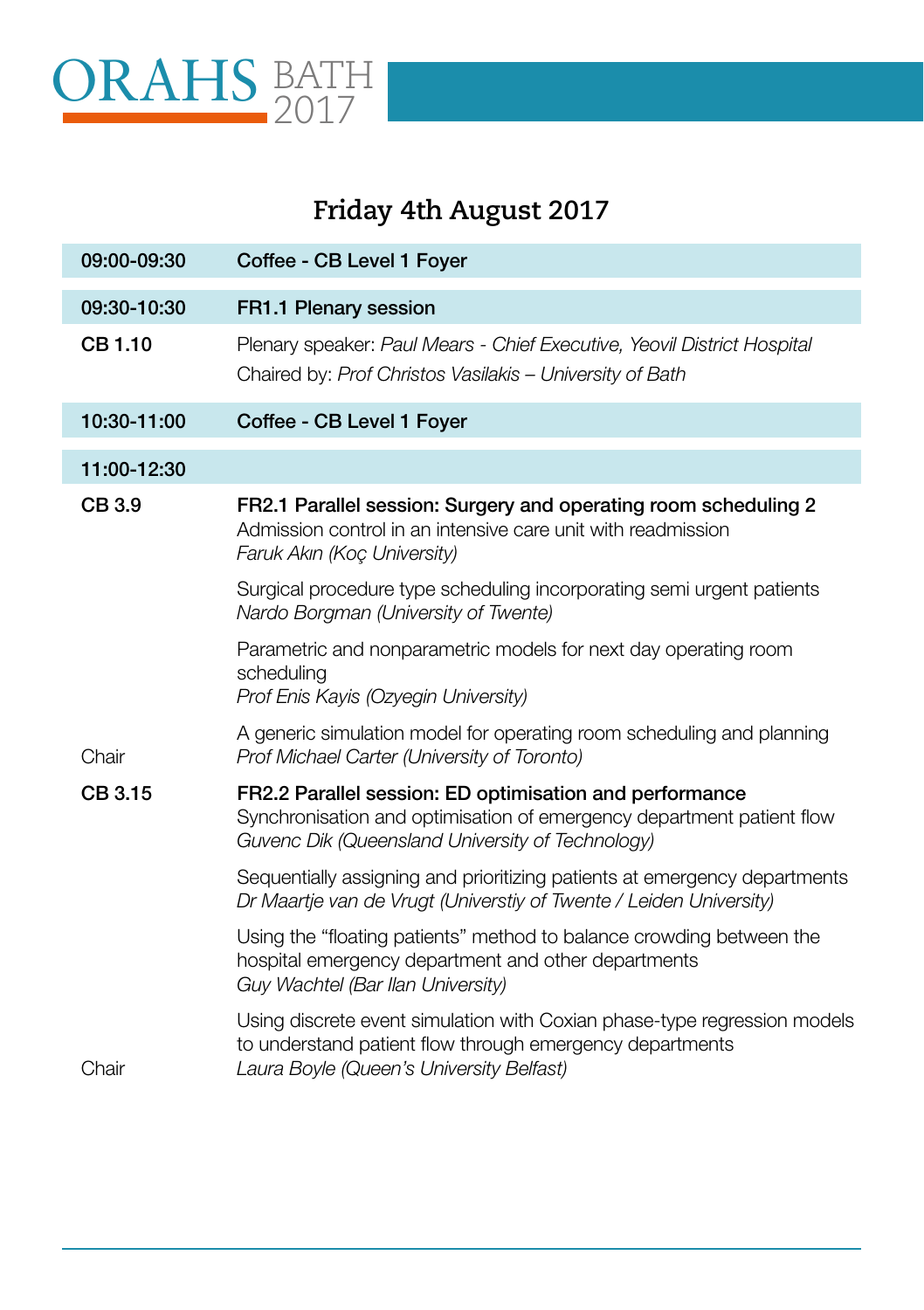| CB 3.16     | FR2.3 Parallel session: Model validation and participation<br>Overcoming common critical mistakes in building composite indices<br>through the MACBETH socio-technical approach<br>Monica Oliveira (Universidade de Lisboa) |
|-------------|-----------------------------------------------------------------------------------------------------------------------------------------------------------------------------------------------------------------------------|
|             | A novel participatory approach to scenario building: application to the<br>evolution of population health inequalities in Europe<br>Liliana Freitas (Universidade de Lisboa)                                                |
|             | Validating clinical hybrid OR models: what can go wrong (and probably<br>will)?<br>Hannah Johns (RMIT University)                                                                                                           |
| Chair       | Opening the door: inviting patient and family perspectives on pediatric<br>mental health emergency department use in Nova Scotia<br>Dr Leslie Anne Campbell (Dalhousie University)                                          |
| 12:30-14:00 | FR3.1 Closing session and ORAHS business meeting                                                                                                                                                                            |
| CB 1.10     | Join us for the annual ORAHS business meeting where we will debrief this<br>year's ORAHS, learn more about the 2018 edition in Norway and get to<br>choose the hosts of 2019.                                               |
| 14:00       | End of conference                                                                                                                                                                                                           |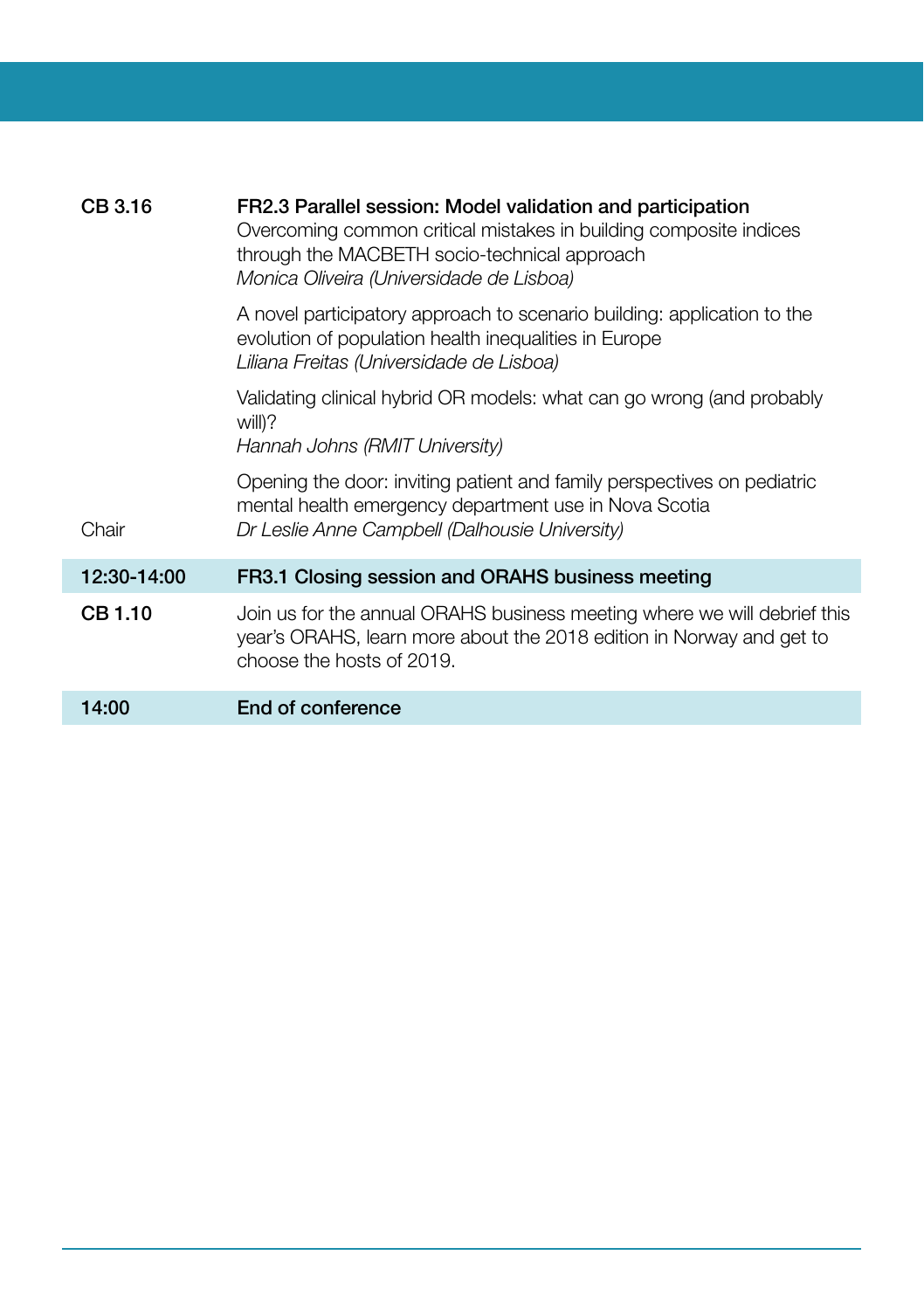# ORAHS BATH 2017

#### **Poster Presentations**

- 1 Modelling mental health care pathways and services for capacity planning and policy decisions *Sarie Brice (Cardiff University)*
- 2 Development of a scorecard for measuring care home quality *Prof Thierry Chaussalet (University of Westminster)*
- 3 Emergency Readmission for Integrated Care (ERIC) Model: Using an automated feature generation & a multi-task learner *Prof Thierry Chaussalet (University of Westminster)*
- 4 Progression modelling of clinically-determined severity for dementia patient care planning *Dave Evenden (University of Southampton)*
- 5 An exploration of standardised processes in a knowledge-intensive (healthcare) operation: Implementing the acute stroke care pathway *Marianna Frangeskou (University of Bath)*
- 6 Discrete event simulation of a complex continuing care ward with bed blocking *Sergei Gassan (Simon Fraser University)*
- 7 Evaluating the cost benefit of a remote cancer patient monitoring system in a single NHS Institution *Dr Penny Kechagioglou (University Hospital Coventry and Warwickshire)*
- 8 Decision making under uncertainty: A health care infrastructure scenario *Dr Rudabeh Meskarian (CLAHRC Wessex / University of Southampton)*
- 9 Novel mapping methods to visualise and understand referral data within community healthcare *Ryan Palmer (University College London)*
- 10 Modelling the benefits of radiographer-led discharge in emergency departments *Dr Sebastian Rachuba (NIHR PenCLAHRC)*
- 11 Generating virtual patients for discrete-event simulation from a small sample with categorical characteristics *Christina Saville (University of Southampton)*
- 12 Is it possible to plan and improve patient flow in a post term pregnancy clinic? *Tone Breines Simonsen (Akershus University Hospital)*
- 13 Are medical outliers associated with worse patient outcomes? An analysis of routinely collected data within a regional NHS hospital *Dr Neophytos Stylianou (University of Bath)*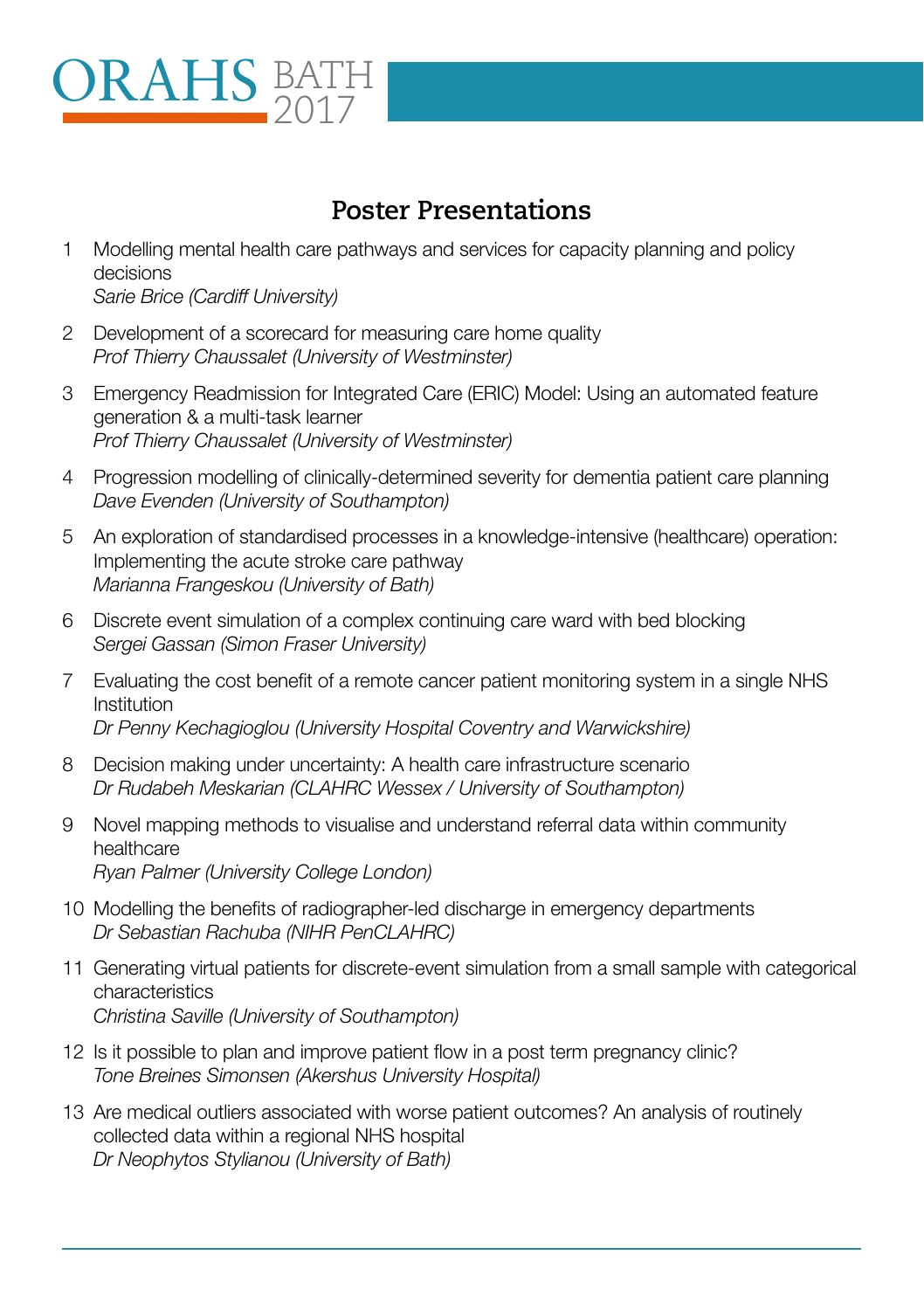- 14 Modelling the TB epidemic in South Africa *Riley Wishart (Simon Fraser University)*
- 15 Interactions between naturalistic decision making and computer simulation modelling in managing patient flow in hospitals *Matthew Woodward (University of Bath)*